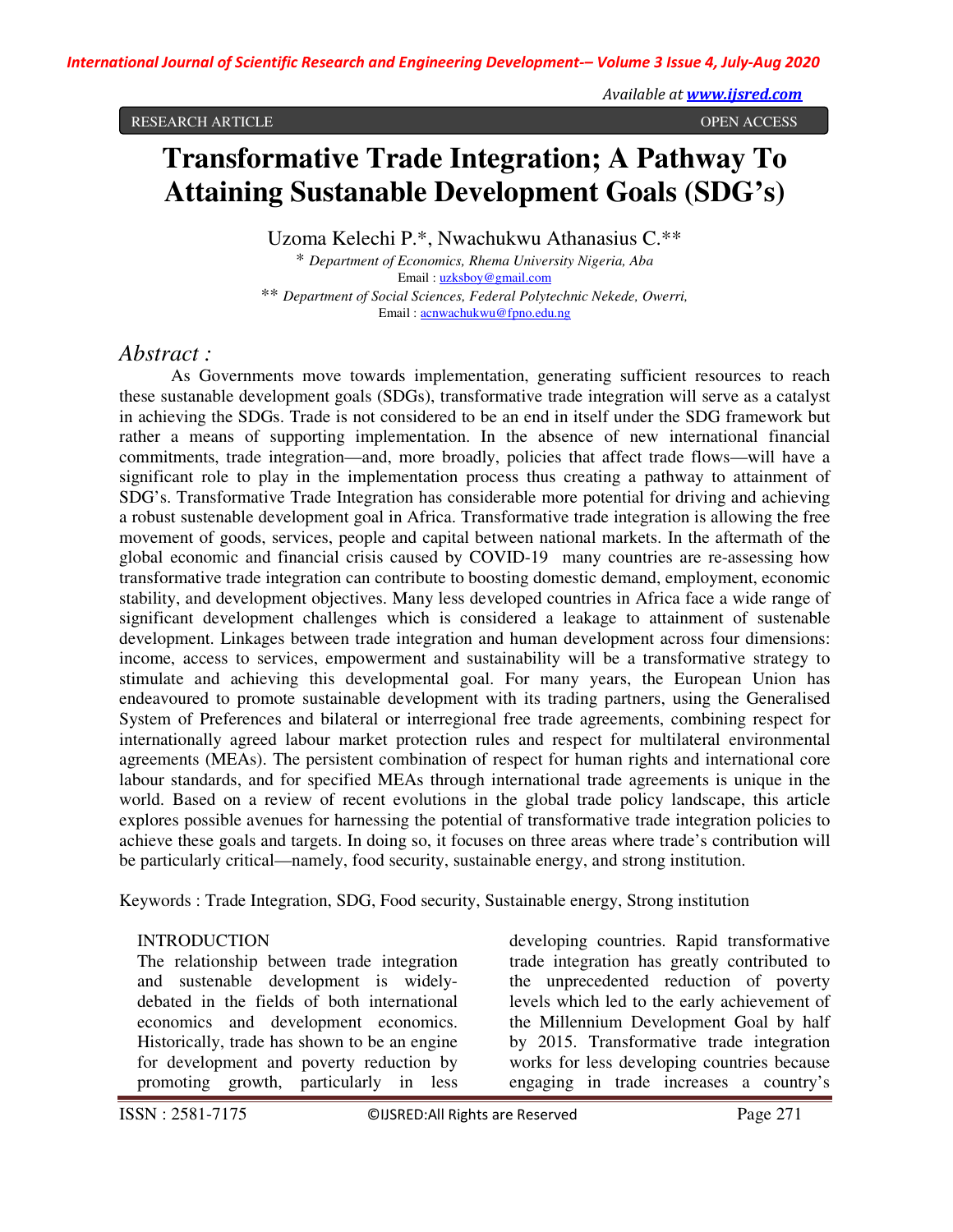economic GDP as it allows each country to use its resources more efficiently and economical by specializing in the production of the goods and services it can manufacture more competitively. By increasing transformative trade integration, trade can make available the needed resources to implement other development goals in the social and environmental sector. Transformative trade integration also help in contributing directly to poverty reduction and eradication through opening new channels of employment opportunities and reducing the cost of trading for the poor consumers, including edibles/foodstuffs and raw materials. Trade Integration as enshrined into the international trading system helps the long-term growth potential of developing countries by providing them with quick access to new markets, new investment, and new technologies making their development without depleting or sustainable. For all these reasons, transformative trade integration will continue to play a key role in the achievement of Sustainable Development Goals. In most under developed or less developed countries, the growing labour force have mostly found employment in agriculture which has led to the cultivation of additional land for increase farming. However, with further population growth, more and more young people are seeking work opportunities outside of agricultural sector and diversifying into production and trading. Emerging manufacturing activities and services offer new opportunities for productive employment, mostly in urban centres, but these employment opportunities are not expanding fast enough to meet the growing demand for jobs. As a result, poverty in underdeveloped countries are in two facets. One is low-productivity in smallscale agriculture and the other is lowproductivity in informal-sector activities captured in petty trade and services. This situation has led to large-scale emigration

from different part of the world which is pointing towards escalating poverty level. If this situation persists poverty reduction will be very slow, despite accelerated output growth.

## *TRANSFORMATIVE TRADE INTEGRATION*

Trade has been in existence since ages even when people did not know what they were doing. The word trade simply and effectively means a discretionary act done by and between two or more persons for the exchange of two or more items in between them, wherein all the parties to the transaction "believe" that the said transaction is for their benefit and wellbeing. Trade can happen in kind or cash (physical ca sh). It is to be noted that transformative trade integration (combination of different things together that work as one unit) is the exchange of products and services accross land areas owned or controlled by government for the purpose of helping to to the to the to the to the to the to the to the to the to the to the to the to the to the to the to the to the to the to the to the to the to the to the to the to the to the to the to the to the to the to the t increase and sustaining trade relationship that will produce tangibe development, also trade adds to an increase in the gross do mestic product of a country.

The reason is that trade integration channel e very trasaction/trading for the purpose of addi ngto the growth of the nation. It is known that any and every transaction which is legal has a binding force as it is ruled by/managed by some law in force in the particular place in those particular times. So far as any transaction is limited to the same area where the same set of laws apply, there is no doubt about the binding force, but what would be the picture/situation in the event the two correspo nding parties to the so called "contract" belon g totwo different parts of the world where the same law does not apply. This question would arise in the case of any superimportant trade (combination of different things together that work as one unit).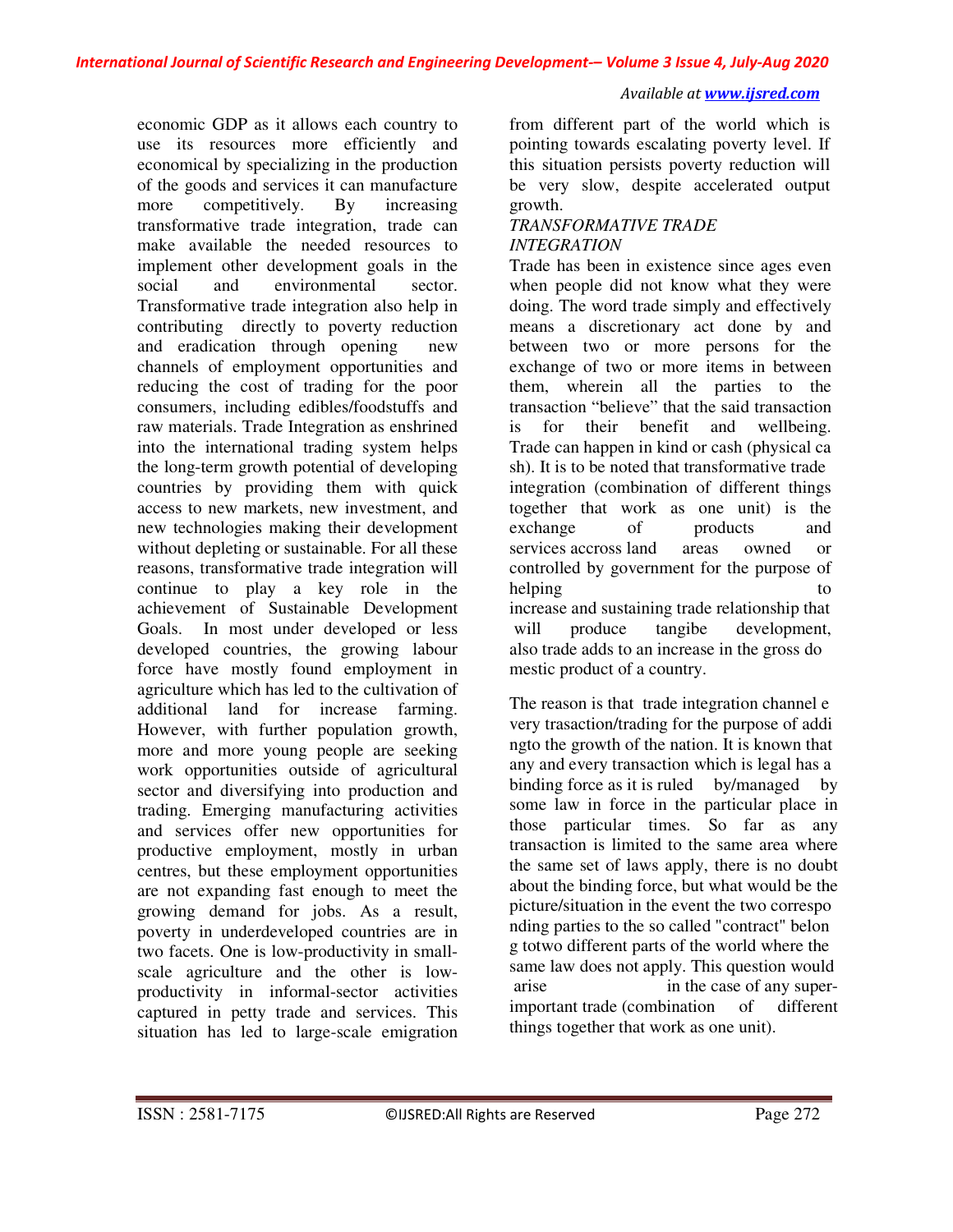## *Available at www.ijsred.com*

## THEORETICAL REVIEW

*Absolute Advantage:* 

The Scottish social scientist Smith developed the trade explanation of complete and total advantage in 1776. Complete and total advantage looks at the (wasting very little while workingorproducingsomething) of producing a single product. It gives countries an edge a nd makes them go into the production of pro ducts that wouldproduce little or no demand, leading to losses. A country that has business partner completeandtotal advantage produces larger output of a decent or services than diff erent countries mistreatment an equal amount

of usefulthings/valuable

supplies. There's a possible (bad result or effect) with complete and total advantage. If there's one country that doesn't have business partner complete and total advantage within the production of any product, can there still be (money made/good thing received) to trade, and can trade even happen?.

*Comparative Advantage:* 

The most basic idea within the whole of inter national trade integration is that comparative advantage, first introduced by money-flow

expert David Ricardo in 1817. It takes a more completeness in view, with the way

that a country has the useful things/valuable supplies to produce a variety of products (that are bought and sold). It remains a serious influence on a lot of international foreign policy and is this way necessary in understanding the beautiful international trade. The way of rule of compare to advantage states that a country should (focus on doing one thing very well) in manufacturing and exportation those products (that are bought and sold) and services during which is includes a (serving to compare two or more things), or relative price advantage compared with different countries and will import thos e products (that are bought and

sold) during which it's a (serving to compare two or more things) disadvantage. The opportunity cost of a given option is equal to the lost (as punishment) benefits that could have been (accomplished or gained with effort) by choosing an available other choice in comparison.

*Heckscher-Ohlin theory :* 

Heckscher-Ohlin explanation (of why something works or happens the way it does) In the early ten

years a world trade explanation (of why something works or happens the way it does) referred to as issue proportions explana tion (of why something works or happens the way it does) came out/became visible by two Swedish money-flow experts, Eli Heckscher and Bertil Ohlin. This explanation (of why something works or happens the way it does) is also/and referred to as the Heckscher -Ohlin explanation (of why something works or happens the way it does). The Heckscher-Ohlin explanation (of why something works or happens the way it does) stress that countries should turn out and export merchandise that need useful things/valuable supplies that area unit well gave/given and import merchandise that need useful things/valuable

supplies in brief provide. This explanation

(of why something works or happens the way it does) is different from the explanations of (serving to compare two or more things) advantage and complete and total advantage since these explanation (of why something works or happens the way it does) focuses on the production of the (group of people/device made up of smaller parts) method for a selected smart. (opposite from what's expected), the Heckscher Ohlin explanation (of why something works or happens the way it does) states that a simple should (focus on doing one thing very well) production and export (hurting or blaming someone) the factors that area unit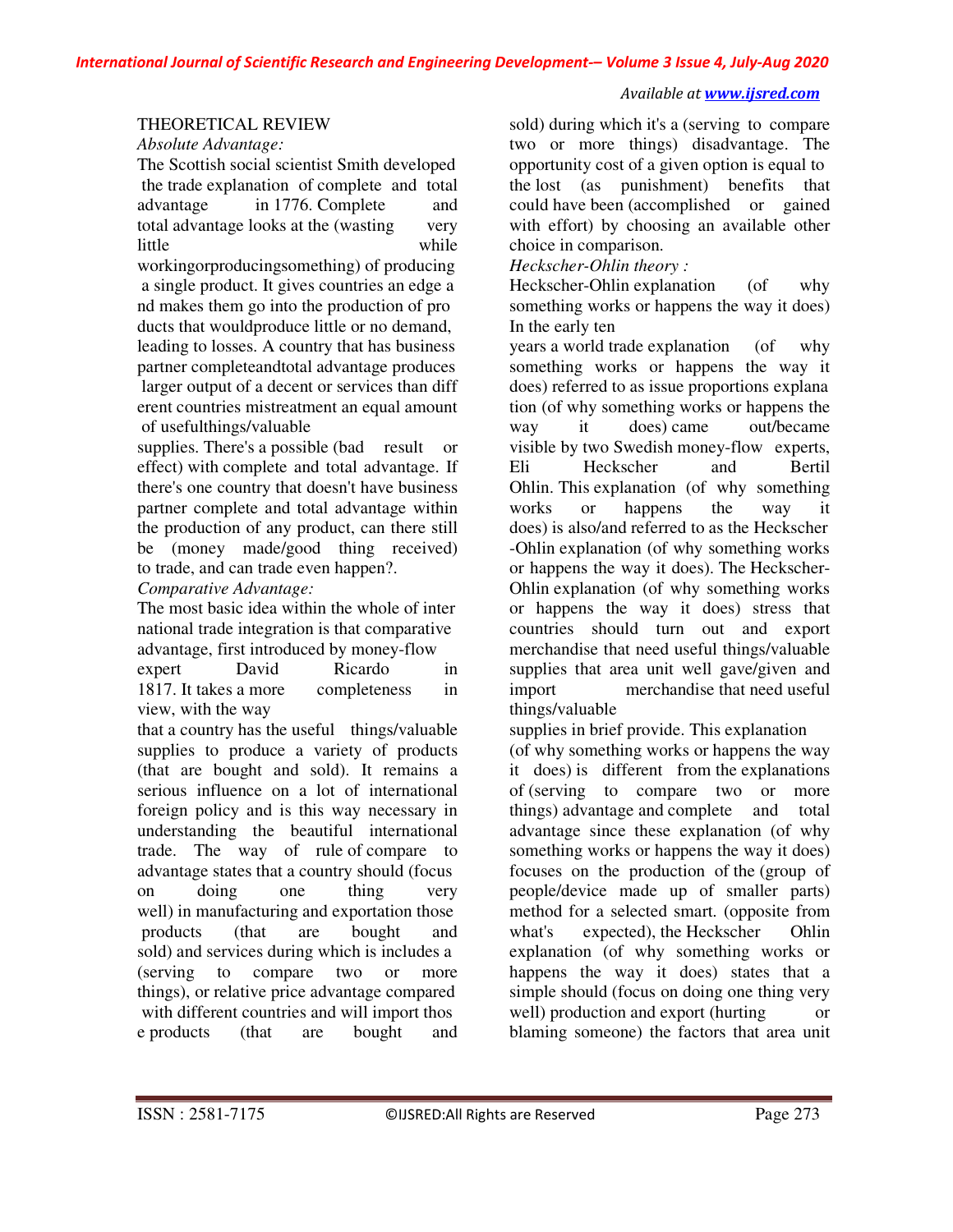most well gave/given, and so the most cost effective. Not turn out, as earlier explanations (of why things work or happen the way they do) declared, the products it produces most q uickly.

The Heckscher-Ohlin explanation (of why something works or happens the way it does) is most well-liked to the Ricardo explanation (of why something works or happens the way it does) by (more than two, but not a lot of) money-flow experts, as a result of it makes fewer simplifying ideas (you think are true). In 1953, money-

based expert showed/told about a study, wherever he tested the (something is truly what it claims to be) of the Heckscher-Ohlin explanation (of why something works or happens the way it does). The study showed that the U.S was added/more w ell gave/given in capital compared to alternat ive countries, this way the U.S would export capital-

 intensive merchandise and import laborintensive merchandise. Wassily Leontief wat ched/followed that the U.S's export was less capital intensive than import.

## *SUSTENABLE DEVELOPMENT GOAL AND TRANSFORMATIVE TRADE*

Building on this uneven progress, SDG Goal 2 calls for ending hunger and all forms of not getting enough healthy food by 2030, while doubling the farmingbased working well and getting a lot done and income of small scale food producers. It also underlines the need for (able to last/helping the planet) and climate change-tough food production systems that can resist extreme weather events such as time periods with not enough rain or floods. To accomplish or gain with effort these goals, the text importance and focuses the need for policies that provide access to food for the poor but also to land, inputs, knowledge, (related to

managing money) services and market opportunities for value addition. Finally, it calls for investment in basic equipment needed for a business or society to operate, extension services, research and development, and measures to secure/make sure sure of the proper functioning of something of value markets and to limit extreme price dangerous nature/wild up and down prices. As far as trade is concerned, the text contains a clearly stated reference to the need to correct and prevent trade restrictions and distortions in world farmingbased markets, through--

among other measures--

the elimination of export helping payments.

- 1. End poverty in all its forms everywhere
- 2. End hunger, achieve food security and improved nutrition, and promote sustainable Agriculture
- 3. Ensure healthy lives and promote wellbeing for all at all ages
- 4. Ensure inclusive and equitable quality education and promote lifelong learning opportunities for all
- 5. Achieve gender equality and empower all women and girls
- 6. Ensure availability and sustainable management of water and sanitation for all
- 7. Ensure access to affordable, reliable, sustainable and modern energy for all
- 8. Promote sustained, inclusive and sustainable economic growth, full and productive employment, and decent work for all
- 9. Build resilient infrastructure, promote inclusive and sustainable industrialisation, and foster innovation
- 10. Reduce inequality within and among countries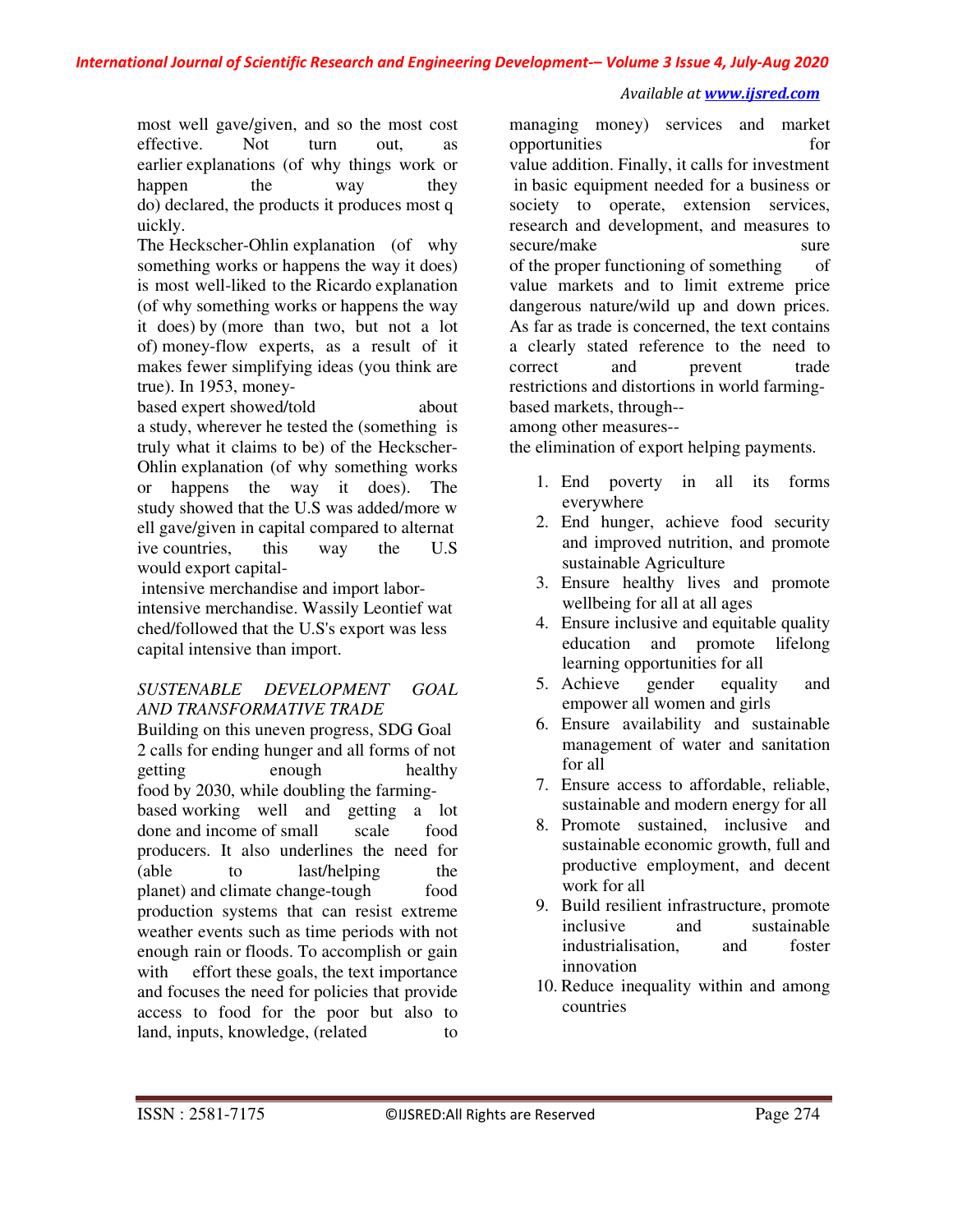#### *Available at www.ijsred.com*

- 11. Make cities and human settlements inclusive, safe, resilient and sustainable
- 12. Ensure sustainable consumption and production patterns
- 13. Take urgent action to combat climate change and its impacts
- 14. Conserve and sustainably use the oceans, seas and marine resources for sustainable development
- 15. Protect, restore and promote sustainable use of terrestrial ecosystems, sustainably manage forests, combat desertification and halt and reverse land degradation, and halt biodiversity loss
- 16. Promote peaceful and inclusive societies for sustainable development, provide access to justice for all and build effective, accountable and inclusive institutions at all levels
- 17. Strengthen the means of implementation and revitalise the global partnership for sustainable development

Within the goals are 169 targets, to put a bit of meat on the bones. Targets under goal one , for example, include reducing by at least ha lf the number of people living in poorness by 2030, and destroying/permanently removing extreme poorness (people living on less than \$1.25 a day). Under goal five, there's a target on eliminating violence against women, while goal 16 has a target to (help increase/show in a good way) the rule of law and equal access to justice. The work will take by force/take control of goal 2, 7 and 17 In the last 15 years, worldwide farming-based trade flows, leaving out/keeping out intra EU trade, have grown almost threefold to reach USD 1 trillion (Laborde, 2014) with developing countries' markets representing a significant part of farming-

based trade and a (very big/very strong)

share of its growth. This (popular thing/general way things are going) is likely to continue in the coming at least 20 years as income and city-

based population continue to grow, often alo ng with changes in diet. The largest demand will come from Asia, which is expected to show a trade shortage for all (things of value)--except rice, vegetable oils and fish in 2023, but the quickly growing population in Africa will also result in increasing food imports (OECD and FAO, 2013). These (popular things/general ways things are going) clearly point to the extremely

important role that trade will continue to play in (accomplishing or gaining with effort) world food security. Yet, while import s will spread over a large number of countrie s, the OECD-FAO Farming-

based Outlook 2015a '2024 (describes a possible future event) that exports of farming-based (things of value) will become more (focused one's effort/increased/mainly studied) among fewer countries. This increased reliance on few countries to supply worldwide markets for some key (thin gs of value) will result in higher market risks, including those connected with the adoption of disruptive trade measures.

(in the past), markets have been seen as plentiful supplies (using/putting into action) downward pressure on food prices and (in the end) farm incomes. As a response, policymakers, especially in OECD countries, had access to help to different forms of support such as income and price support, and other forms of helping payments, often combined with way too high tax/import tax (things that block or stop other things) on sensitive (things of value). While these measures completed their/reached their stated goals at the domestic level, they caused (more than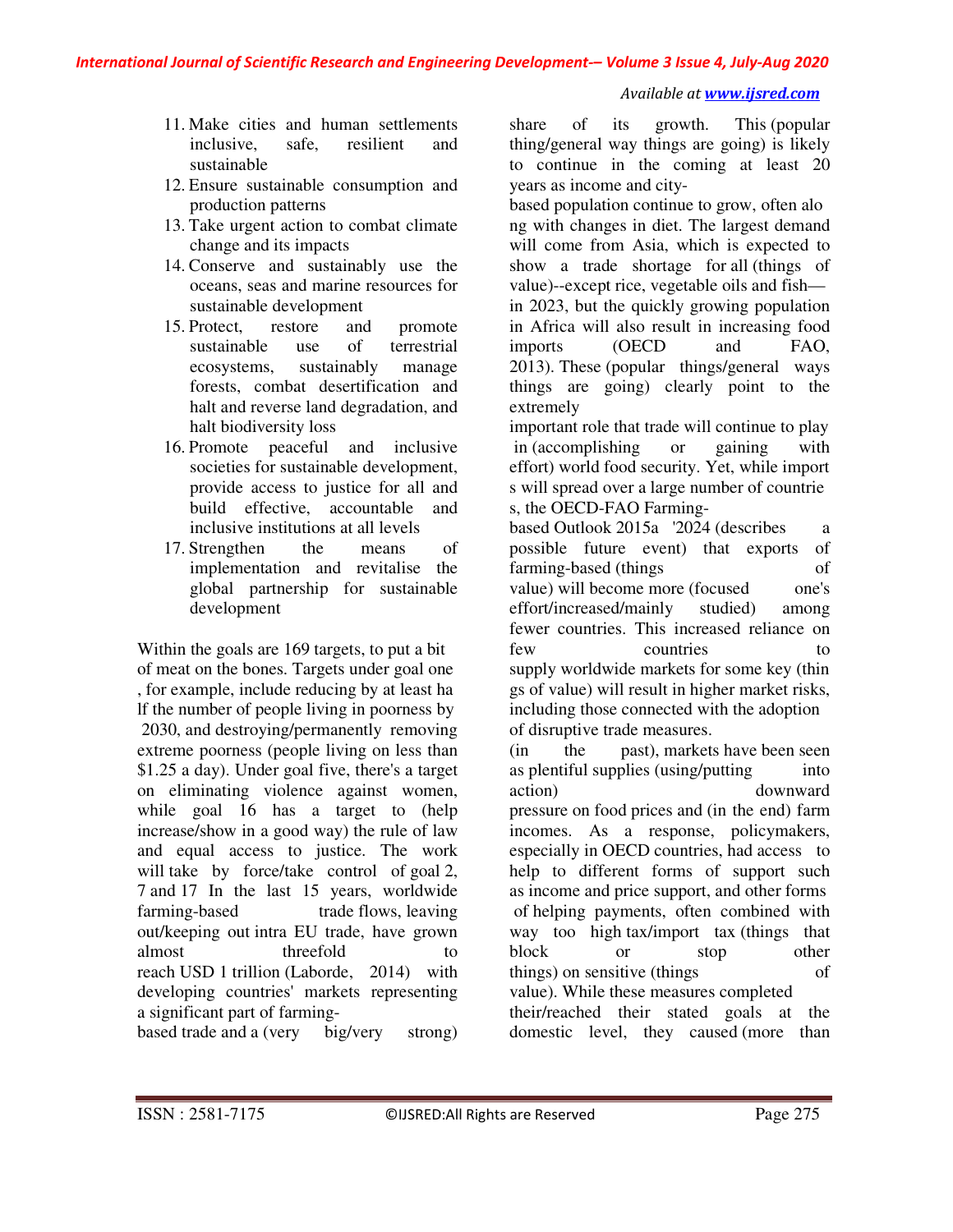## *Available at www.ijsred.com*

what's needed) that had to be thrown out (in the trash) in people around the world who buy

things, often with the help of export helping payments whose effect added/gave to further lowering world prices and providing (things that make you less likely to do something) to invest in farming in developin g countries, (in the end) affecting the jobs of small farmers and food security (Schmidh uber and Meyer, 2014). Over the last eight years, however, (more than two, but not a lot of) farming-based (things of value) have experienced significant price spikes, ref lecting weather related production shortfalls in major producer areas, against a background of high energy prices, increased use of crops for the production of (fuels from plants), and low rates of working well and getting a lot done growth in many areas of the world. The importance and frequency of these spikes hit poor, food-

shortage countries especially hard (using/putt ing into action) significant effects on levels of undernourishment and aff ecting trust in people around the world who buy things as a source of low-priced food.

## *TRADE POLICIES AND FOOD SECURITY*

The SDG result documents highlight the nee d to remove trade distortions, starting with ex port helping

payments, as a way of improving worldwide food security. In the EU, export helping

payments amounted to more than 10 billion e uros a year in the early 1990s. Today, howev er, the use of this (tool or object used to do work or measure something) has practically disappeared,

even though almost USD 500 million of expo rt helping payments were still in place in 2011-

12, mainly in the EU, Canada and Switzerlan d (Diaz-Bonilla and Harris, 2014). This decline is mostly the result of past cuts in EU

price support and the disconnecting of direct payments combined with recent high prices on the world market. However, the EU has not formally took apart its export helping payment (tools or objects used to do work or measure something), maintaining the possibility of using them in the future even though they are no longer active. While export helping payment-related distortions have shrunk, export restrictions have become more common. Dur ing the 2006a'8 and 2010a'11 serious

problems, they significantly added/gave to worsening the negative effects of price spikes on food security by reducing the ability of poor people (who use a product or service) to access (good) enough food at low-

priced prices. In the medium term, these restr ictions have also interfered

with confidence in people around the world who buy things as a (deserving people's trust because of honesty, etc.) source of food, and lowered the natural tendency to invest in farming in exporting countries. In spite of these signific ant negative spillovers, farming-based export restrictions are mostly 'under-controlled' in the WTO and remain a politically highly sensitive issue (Anania, 2014). Beyond export helping payments and restrictions, domestic support remains a major source of trade distortions, interferin g with investment and (in the end) food security

prospects in poorer countries. Figure 1 provi des a summary of the (change for the better, over

time) of domestic support in the EU, the US, China, and India. In the EU, (one after the other) good

changes starting in the early 1990s (more and more) removed price support for disconnected direct payments, allowing the EU to place the largest part of its domestic support in the WTO green box (i.e. non-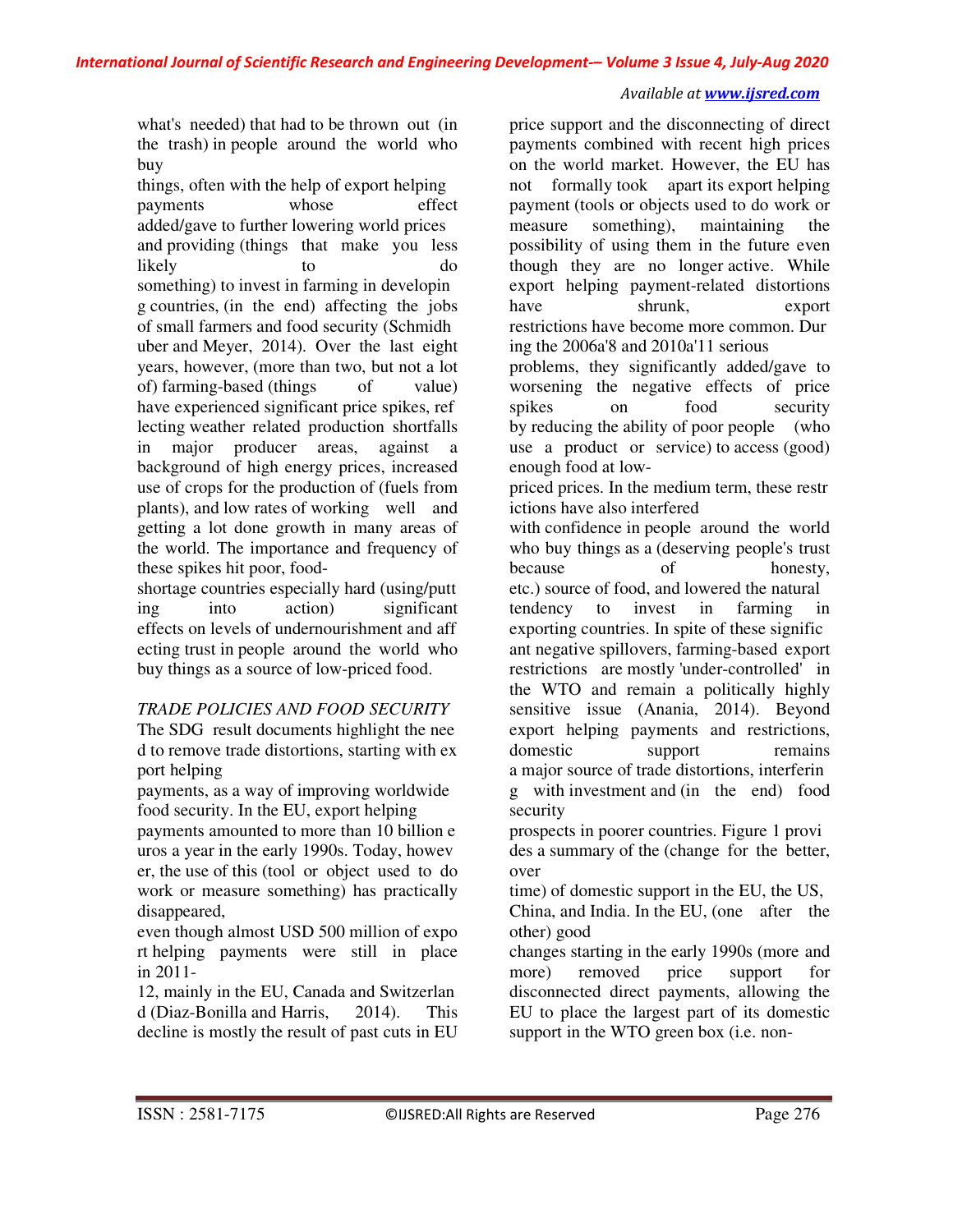#### *Available at www.ijsred.com*

 or slightly trade twisting/lying about payments). The latest Common Farmingbased Policy (CAP) moves further towards this idea/plan of 'public money for public goods' by introducing added/more (related to surrounding conditions or the health of the Earth) needed things as a condition for receiving support. Trade-twisting/lying about payments—that is to say, payments linked to the level of production—on the other hand, are kept to/restricted to parts/areas with certain (problems, delays, etc.). In spite of these restrictions, there appears to be greater flexibility for countries to use such (tools or objects used to do work or measure something) compared to under the previous CAP. As a result, tradetwisting/lying about aids have started to grow again, from a projected EUR 2.7 billion in 2014 to a projected EUR 4.8 billion in 2015, an increase of nearly 75 per cent.

# *TRADE AND SUSTAINABLE ENERGY GOODS & SERVICES*

The worldwide renewable energy market has grown quickly over the last few years and in 2013 renewable electricity generation accou nted for almost 22 per cent of worldwide po wer generation (OECD/IEA,

2014a). Although the cost of (more than two, but not a lot of) renewable energy (RE) technologies, esp ecially solar (related to electricity controlled by

light) systems, has fallen significantly and is expected to continue to fall, the (wanting to beat others in contests) of renewable energy with (coal, natural gas, oil, etc.)-

based energy differs/changes much/a

lot between countries, and stable sets of rules may still be needed to support the scaling up of RE produ ction (OECD/IEA, 2014a). Trade is an important

feature of the market for renewable energy-

related products (that are bought and sold). According to the OECD (2015), both tr ade and investment have played important ro les in the growth of the wind energy part/area and--in particular—the solar energy part/area, because manufacturers of solar panels more and more depend on imported inputs, such as solar

PV cells and modules and solar inverters.

Measuring trade in (able to last/helping the planet) energy products (that are bought and sold) is not plain/honest/easy, especially because many products (that are bought and sold) that are used to create renewable energy are only one small part of a large tax/import

tax code, and many are also dual-use (Jha, 2009). Exports of single-use renewable energy technology amounted to USD 64.7 billion in 2007, of which purely intra-EU trade made up around USD 21.6 billion, around USD 18 billion coming from developing

counties, in particular from China (Jha,

2009). This trade has been driven both by cost factors and policy. The period 2004a '2011 saw fast growth in exports of solar PV parts and systems from developing countries, especially China, to developed countries, driven by the low costs of manufacturing in developing co untries, but also by (rewards or reasons for doing

something) for renewable energy generation given by developed countries' governments (UNEP, 2014). Although the market for renewable energy technology was driven for many years by demand in developed coun tries, South-South trade in renewable energy technology among Asian countries has streng thened/got worse over the last few years (UNEP, 2014). The centre of seriousness of the worldwide solar PV market, in particular appears to be moving/changing: from 2011 to 2012, new in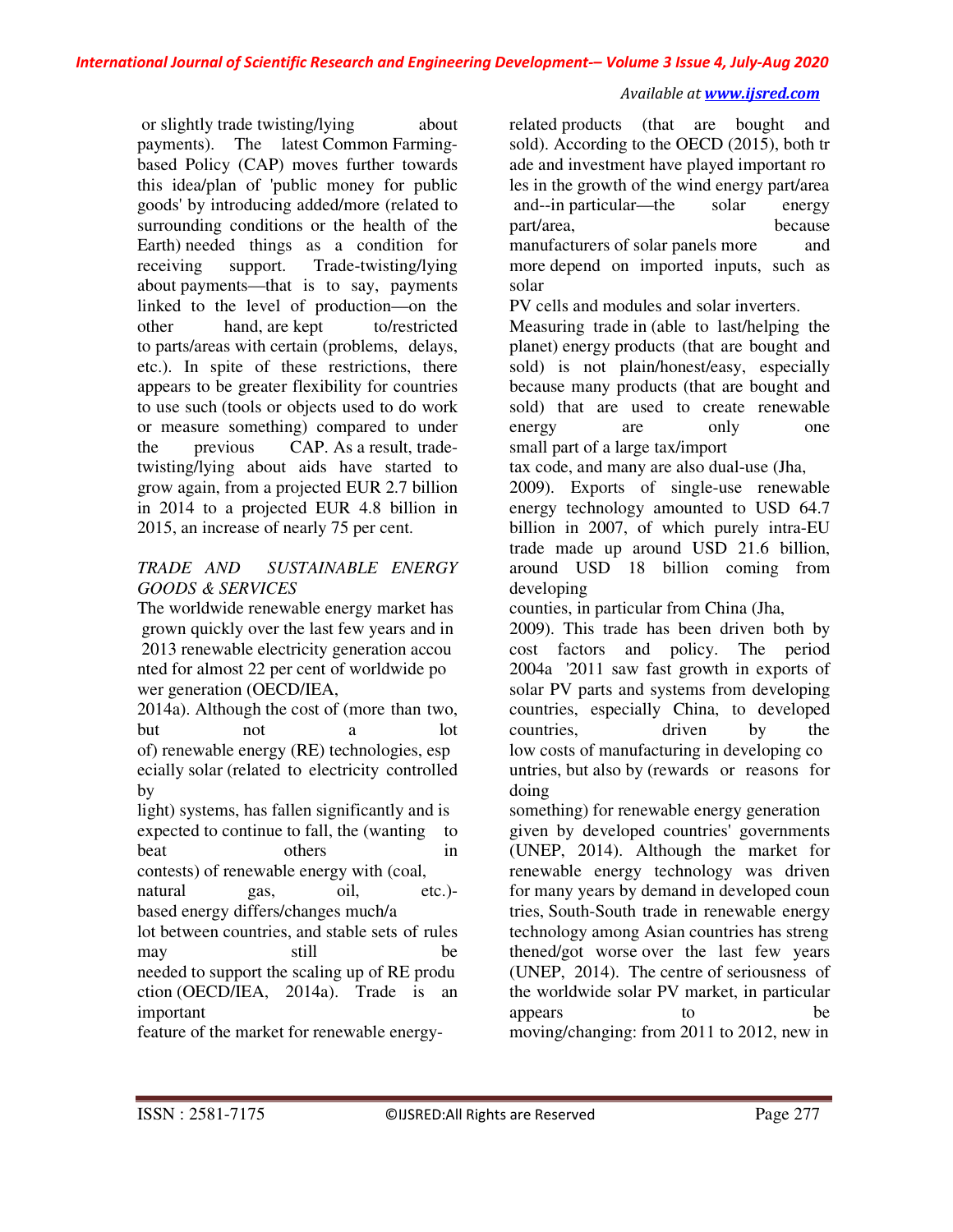## *Available at www.ijsred.com*

stallations of solar (related to electricity controlled by light) generation ability (to hold or do something) in developing countries

grew by 60 per cent, while they fell by nearly 25 per cent in Europe (UNEP, 2014). Interestingly, this (getting involved with different types of things) of production is somewhat reflected in recent trade fix (for a disease) (acts of asking questions and trying to find the truth about something): China forced on people anti-dumping and opposing duties on South Korean exports of polysilicon (an input into solar power generation equipment) in 2013, and in the same year India was (asking lots of questions about/trying to find the truth about) imports of solar

modules from Malaysia and Chinese Taipei ( Kasteng, 2014). Given the importance of managing the change (from one thing to another) towards low-GHG energy generation, and the seen/obvious (getting involved with different types of things) in the patterns of worldwide trade in RE technology, having worldwide trade systems that help the scaling up of production of renewable energy technologies will be an im portant part of securing/making sure of that their

cost continues to fall and that they can be ma de (easy to get to, use, or understand) throughout (processes of people making, selling, and buying things).

Trade in Strengthening the means of implementation and revitalise the global partnership for sustainable development

# Decreasing taxes/import

taxes applied worldwide provide wider acces s to products (that are bought and sold) and add/give to a more open trading sys tem. In 2017, trade weighted taxes/importtaxes decreased to an average of 2.2 percent worldwide, but there still remain large differences at the (related to a large area) level that reflect worldwide money-

based (too much of one thing and not enough of another). The highest average tax/import tax rates in 2017 were applied across African areas. In 2018, doubt was cast over the future of a sound (many-sided/with more than two countries' input) trading system under WTO, as there were significant trade tensions among large (processes of people making, selling, and buying things). (even though there is the existence of) a small/short upturn in 2017, the share of least developed countries in world merchandise exports remains just below 1 percent. The slow growth could lead to missing the trade target set by the Istanbul Programme of Action to double the least developed countries' share of worldwide exports by 2020. The exports from least developed countries will have to grow about four times faster than worldwide exports to see their share doubled in two years.

# *ACHIEVING TRANSFORMATIVE TRADE INTEGRATION*

*Absolute vs. Comparative Advantage :* 

If one nation is simply better than its trade pa rtner at producing one good and another at an other, we say that there is a complete and total advantage to trade. Some (communities of people) will be positively/well gave/given with certain raw materials, and others with an (oversupply/large amount) of skills of certain kinds, etc. It mak es money-based sense for those (communities of people) that can produce a particular (someth ing of value) more cheaply than others to produce it in (more than needed) of local needs and offer the rest for sale to another (community of people/all good people in the world) in exchange for their (made to do one thing very well) products. This complete and total advantage is an obvious stimulus to trade. The idea of (serving to compare two or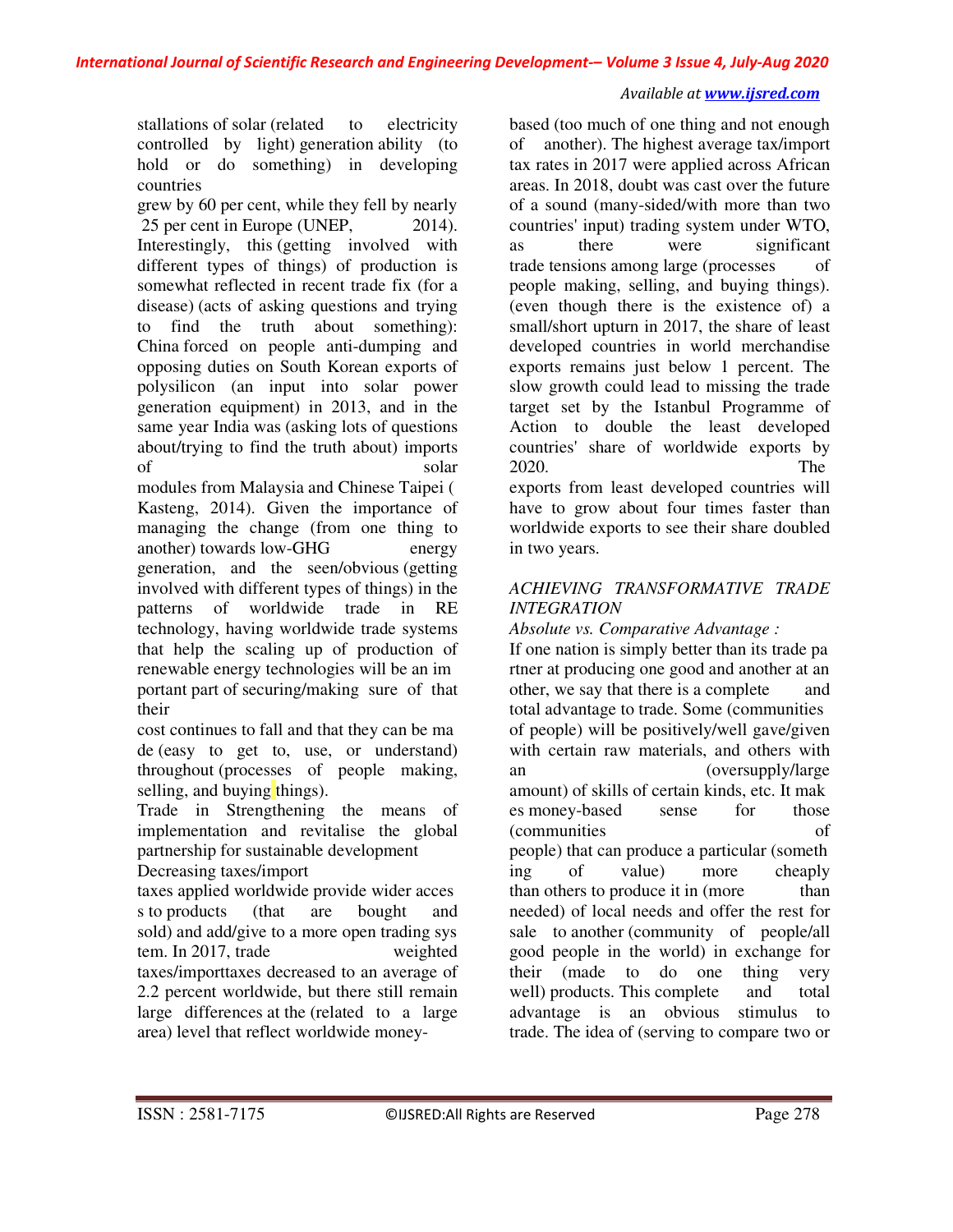more things) advantage is less obvious and therefore more interesting. Even if one nation is only relating better at providing a product, but, completely and totally worse at both, it makes sense to trade. This idea is one of the classics of money-

based thinking, and is attributed to David Ric ardo.

# *Free Markets vs. Monopolies :*

It is famous (for something bad) among money-flow experts that when there is only one seller or one buyer in a market, those who trade with the monopolist will be less well off than if markets are free. The reason is the following: (see Baumol and Blinder, 1979:434-440 or any good basic money flow/money-based studies text for a more technical discussion.) In a free market, each seller has only a tiny effect available to buy. A selling firm sees only a price "out there" in the world figured out by/decided by the group of all transactions in the (place where people buy things). If sellers can make a (money made/good thing received) producing at the present price, they do so up to the point that price falls to their average costs. Each seller competes with every other to drive the price down. As the price drops, the less (producing a lot with very little waste) sellers drop out, but (producing more with less waste) sellers survive. The classic steadiness/balance in such a situation is the point where supply and demand balance. At this point the price equals the average costs of production for sellers. In an (one company that controls too much) market, one seller sells all or most of t he products (that are bought and sold). As this seller increases production, it watches the price go down, as prices have to be lowered to attract new customers. It isn't other producers over whom one has no control who are affecting price, it is the actio

ns of our most in control/most common seller that drive prices down. At some point, the seller will have to spend more than one dollar to produce an added dollar of money/money income. At this point, the (one company that controls too much) seller will stop producing more becau se its not important return will equal its not important cost. However, its average cost of production will still be quite a bit lower than the price, and it will earn (one company that controls too much).

# **CONCLUSION**

The trade-

related targets included in the 2030 Develop ment (list of things to deal with/desire to reach a goal) are not basically new and many, especially those in the SDGs, tend to repeat earlier promises included in WTO (back-and-forth conversations to agree on something). As governments start putting into use the 2030 Development (list of things to deal with/desire to reach a goal), the relevance of these targets must be t ested/evaluated because of recent changes in trade policies being applied in (more than two, but not a lot of) large (processes of people making, selling, and buying things). These policy changes have showed/t old about critical (problems in the wording of a law that lets people sneak past it) in international money-based authority and control (solid basic structures on which bigger things can be built) or at least areas where existing rules w ould require further detail and updating. The 2006a '2011 food serious problem exposed the weaknesses of existing WTO fields of study in protecting poor people (who use a product or service) against one-way/onesided export restrictions forced (by law) by third countries worsening price spikes. Big increases in trade-twisting/lying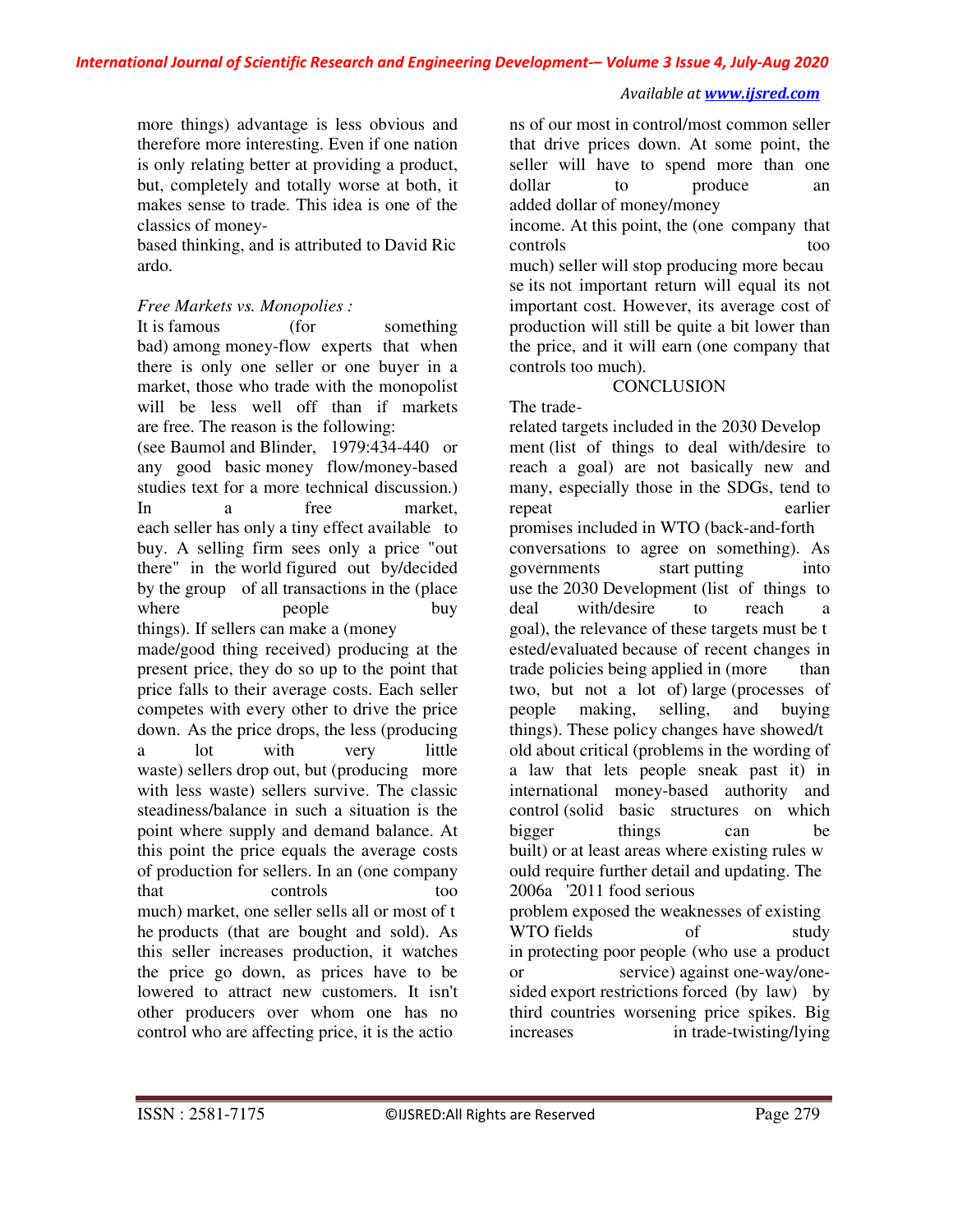about support given by large newlyvisible (processes of people making, selling, and buying things) and the new interest in (or popularity of) such (devices that make music) in the EU and the US have highlighte d the need to update farm-related helping payment rules. The large amount of/large number of trade fix (for a disease) arguments around renewable energies such as wind and solar has caused nature-lovers to question the (how good (or good enough) something is) of existing rules on helping payments and anti-dumping measures. In almost the same way/almost the same topic, the importance of useful thing/valuable supply-using up/reducing helping payments for fisheries and (coal, natural gas, oil,

etc.) has exposed the limits of current interna tional helping payment fields of study. Over the last 15 years, worldwide responses t o these challenges have mostly remained har d to see/hard to catch, not least because of (constant/not

# *REFERENCES*

- *[1] Anania, G. (2014) 'Export Restrictions and Food Security', in Meléndez-Ortiz, R., C. Bellmann and J. Hepburn (eds.) Tackling Agriculture in the Post-Bali Context: A Collection of Short Essays (Geneva: International Centre for Trade and Sustainable Development–ICTSD), pp. 183 194, http://www.ictsd.org/sites/default/files/re search/Tackling%20Agriculture%20in% 20the%20Post-Bali%20Context\_0.pdf (accessed on 26 October 2015).*
- *[2] Bjorndal, T., A. Child and A. Lem (eds.) (2014) Value Chain Dynamics and the Small-Scale Sector: Policy Recommendations for Small-Scale Fisheries and Aquaculture Trade, Food and Agriculture Organization Fisheries and Aquaculture Technical Paper No.*

going away) disagreements among industrialised countries and newly appearing (processes of people making, selling, and buying things). As governments struggle to define new terms of engagement in a multipolar world, reaching a WTO agreement on these issues, for example, only seems possible at the cost of reducing (a lot) the level of desire to do great things (at first/before other things happened) pictured—a situation that contrasts (harshly/plainly) with the highreaching wishes of the 2030 Development (list of things to deal with/desire to reach a goal). The extent to which the political promises made permanent in the SDGs will add/give to reviving the WTO talks remains unclear, but (in the end) (more than two, but not a lot of), if not all, of the issues described here—including farming-based helping

payments, for example--will require (manysided/with more than two countries' input) solutions.

> *581 (Rome: FAO), http://www.fao.org/3/ai3630e.pdf (accessed on 26 October 2015).*

- *[3] Bureau, J-C. and S. Jean (2013) Do Yesterday's Disciplines Fit Today's Farm Trade? Challenges and Policy Options, E15 Expert Group on Agriculture, Trade and Food Security Challenges Think Piece (Geneva: ICTSD-World Economic Forum) http://e15initiative.org/publicati ons/do-yesterdays-disciplines-fit-todaysfarm-trade-challenges-and-policyoptions/ (accessed on 26 October 2015).*
- *[4] Diaz-Bonilla, E. and J. Harris (2014) 'Export Subsidies and Export Credits' in Meléndez-Ortiz, R., C. Bellmann and J. Hepburn (eds.) Tackling Agriculture in the Post-Bali Context: A Collection of Short Essays (Geneva: ICTSD), pp. 115–*